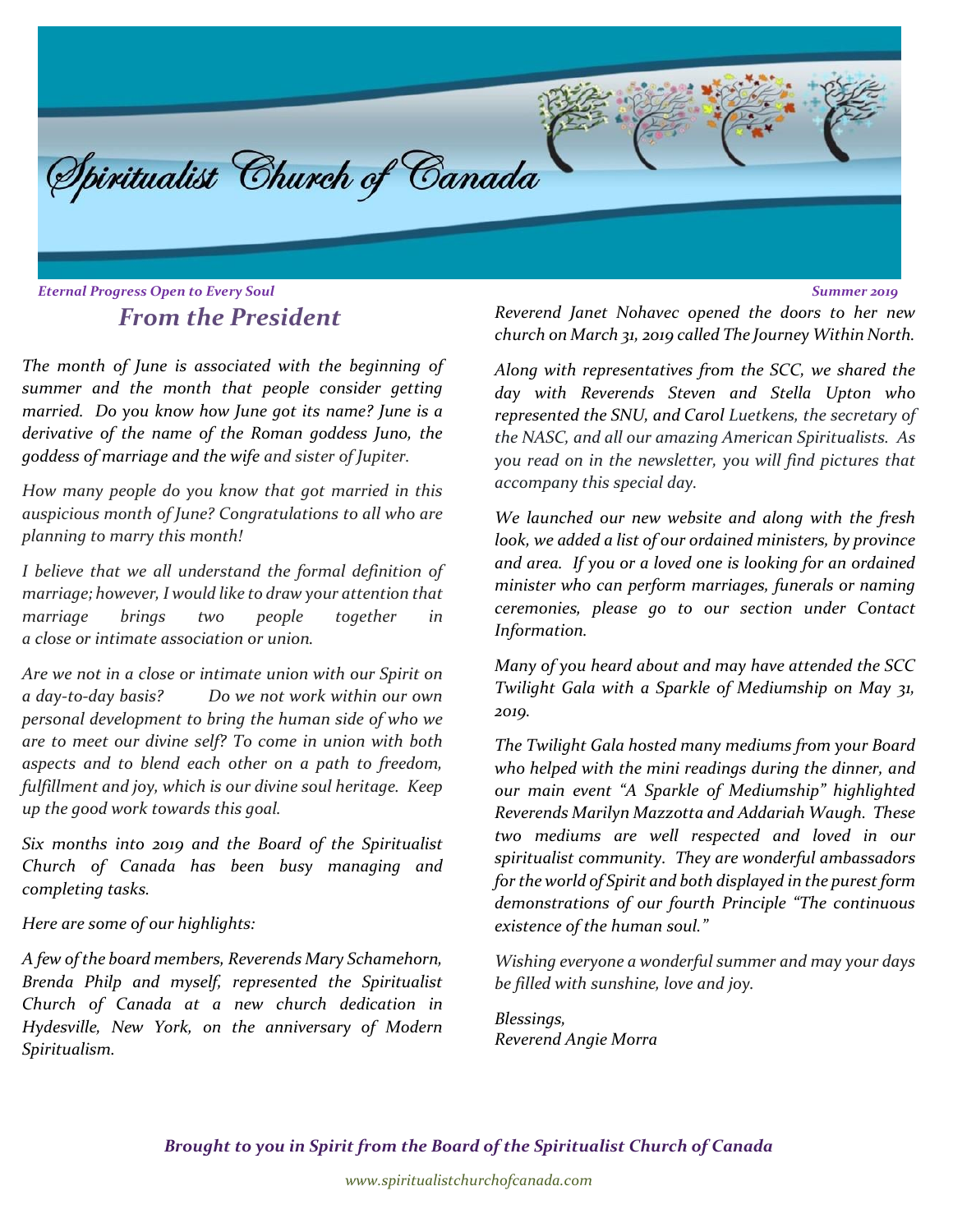Spiritualist Church of Canada

*Eternal Progress Open to Every Soul Summer 2019 From the Editor*

*The active life most of us lead in the summertime is what we wait for with baited breath each winter. Socializing while the evening sun still shines; be it walking along the lakeshore or stopping at a park bench to enjoy your latest book and people watch, summer makes everything seem…dare I say it…relaxed and non-intensive.*

*Our connection with Spirit can be likened to a summer's day at times; relaxing and warm, nourishing, encouraging growth both within and without. It can feel like the proverbial hothouse flower sometimes too, delicate, tenuous and requiring gentle loving care at all times. No matter how each of us experiences our connection, it is unique to you, revel in it and enjoy the lessons along the way.*

#### *the month of June trembled like a butterfly." Pablo Neruda*

*Have fun this summertime, take the time for you, to relax, connect in all ways possible but most of all to share and grow.*

#### *In this edition:*

*Photos of the Hydesville Commemoration celebration on 31st March.*

*There are workshops and events at a few of the member churches in Ontario this summer so check one out when you can! [https://www.spiritualistchurchofcanada.com/index.php/events](https://www.spiritualistchurchofcanada.com/index.php/events-and-news/)[and-news](https://www.spiritualistchurchofcanada.com/index.php/events-and-news/)*

*We have the pleasure of welcoming a new SCC Minister, Reverend Jill Washington of Edmonton We want to remember Father's Day, so member Gary Miles shares a poignant moment in his and his Father's life filled with love and thankfulness.*

*Check out a back issue or two of the SCC newsletter at the Spiritualist Church of Canada website:* 

[https://www.spiritualistchurchofcanada.com/index.php/events-and](https://www.spiritualistchurchofcanada.com/index.php/events-and-news/president-s-message-newsletters)[news/president-s-message-newsletters](https://www.spiritualistchurchofcanada.com/index.php/events-and-news/president-s-message-newsletters)

*There's the latest recommended reading from a stalwart of Spiritualism to whet your appetite for research and science.*

*As always, we welcome your ideas. Please use our email address [feedback@spiritualistchurchofcanada.com](mailto:feedback@spiritualistchurchofcanada.com) to let us know what you are thinking.*

*Hydesville Commemoration 31st March 2019*



*Brought to you in Spirit from the Board of the Spiritualist Church of Canada* 

*www.spiritualistchurchofcanada.com*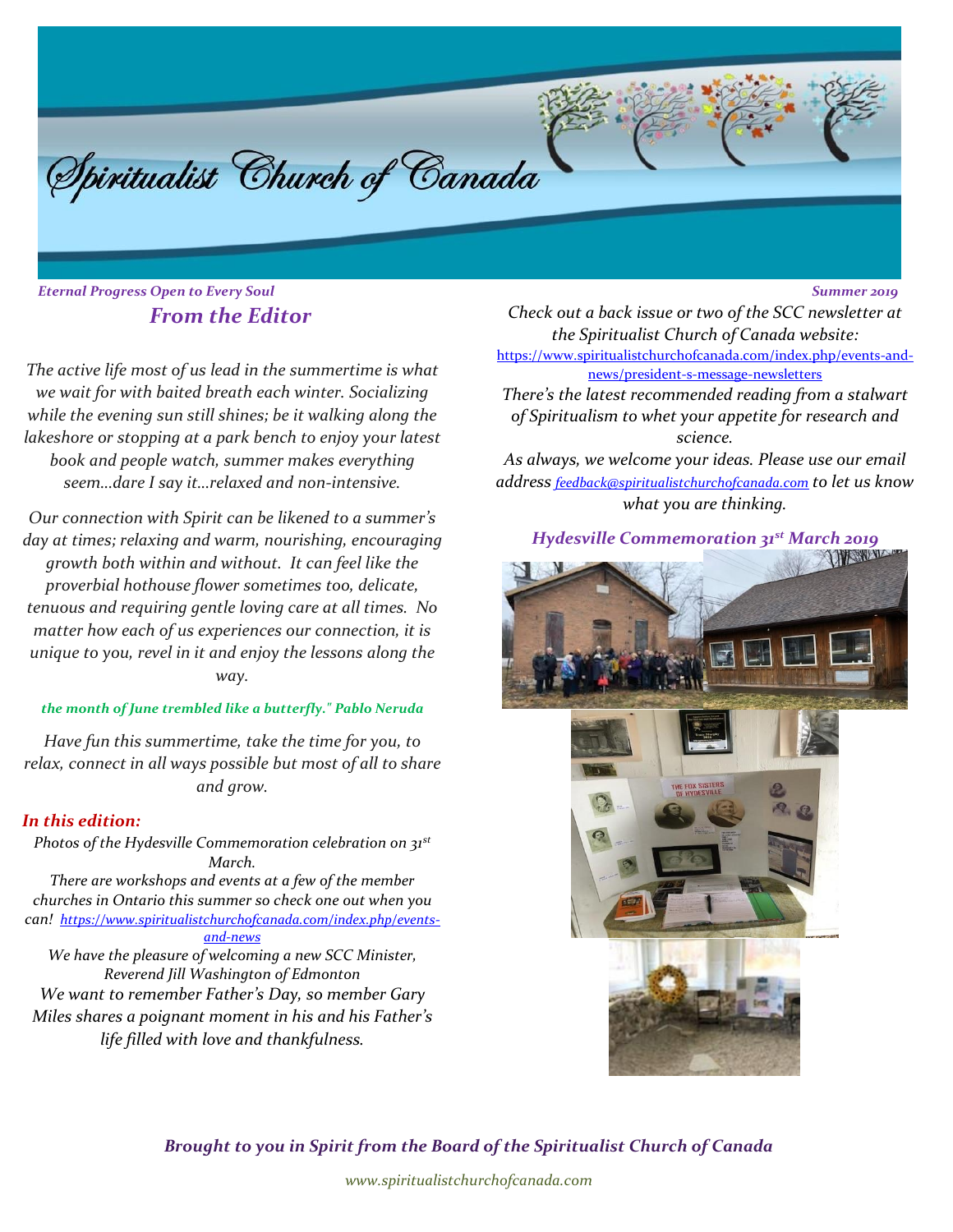

# *Eternal Progress Open to Every Soul Summer 2019 Ordination Celebration*

# *Reverend Jill Washington St. Brigid's Spiritualist Church Edmonton, AB*

*The Spiritualist Church of Canada is very pleased to welcome the newest Minister from Western Canada, Reverend Jill Washington of Edmonton. On March 23, 2019, in front of a packed church, Reverend Jill took the oath to represent Spiritualism and the SCC.*

*Rev. Jill was introduced to Mediumship when she started sitting in a circle run by Rev. Patricia Strong almost 10 years ago. Shortly after that, St. Brigid's Spiritualist Church was being formed in Edmonton by Rev. Richard Lanigan and Rev. Patricia and came to play an important part in the early years for Jill. It wasn't long before Rev. Jill discovered the church had a pull for her and she found her Spiritual home.*

*Under the direction of Rev. Richard and Rev. Patricia, Rev. Jill blossomed and not only became a remarkable Medium, Healer and Speaker, she also began to share her knowledge with others, leading circles and teaching development classes. She then decided that she had a calling to become a minister to take on a leadership role.*

*Because most of the SCC Board of Directors reside in Eastern Canada, it is sometimes difficult to arrange for the Education courses to be taught and demonstrations to be observed in the Western Provinces. Then along comes technology that opens up the world. Rev. Jill is the first SCC Minister to be ordained using different technologies to complete the requirements needed*.

*First, some of the courses were offered using an online meeting product call Zoom. This allowed a course to be offered in Calgary while those in Edmonton could "Zoom" in and participate, as it is quite a distance to be able to attend in person.* 

*Second, to meet the requirement of giving a Mediumship demonstration that is observed by a panel of three experienced Mediums from the SCC Board of Directors, Rev. Jill did a demonstration via Zoom to those members in Ontario and was able to provide detailed information from their loved ones in Spirit.*

*Congratulations to Reverend Jill Washington for being a Pioneer for the Spiritualist Church of Canada.*





*Jill and Richard Jill with Banner*



*Patricia, Jill and Richard*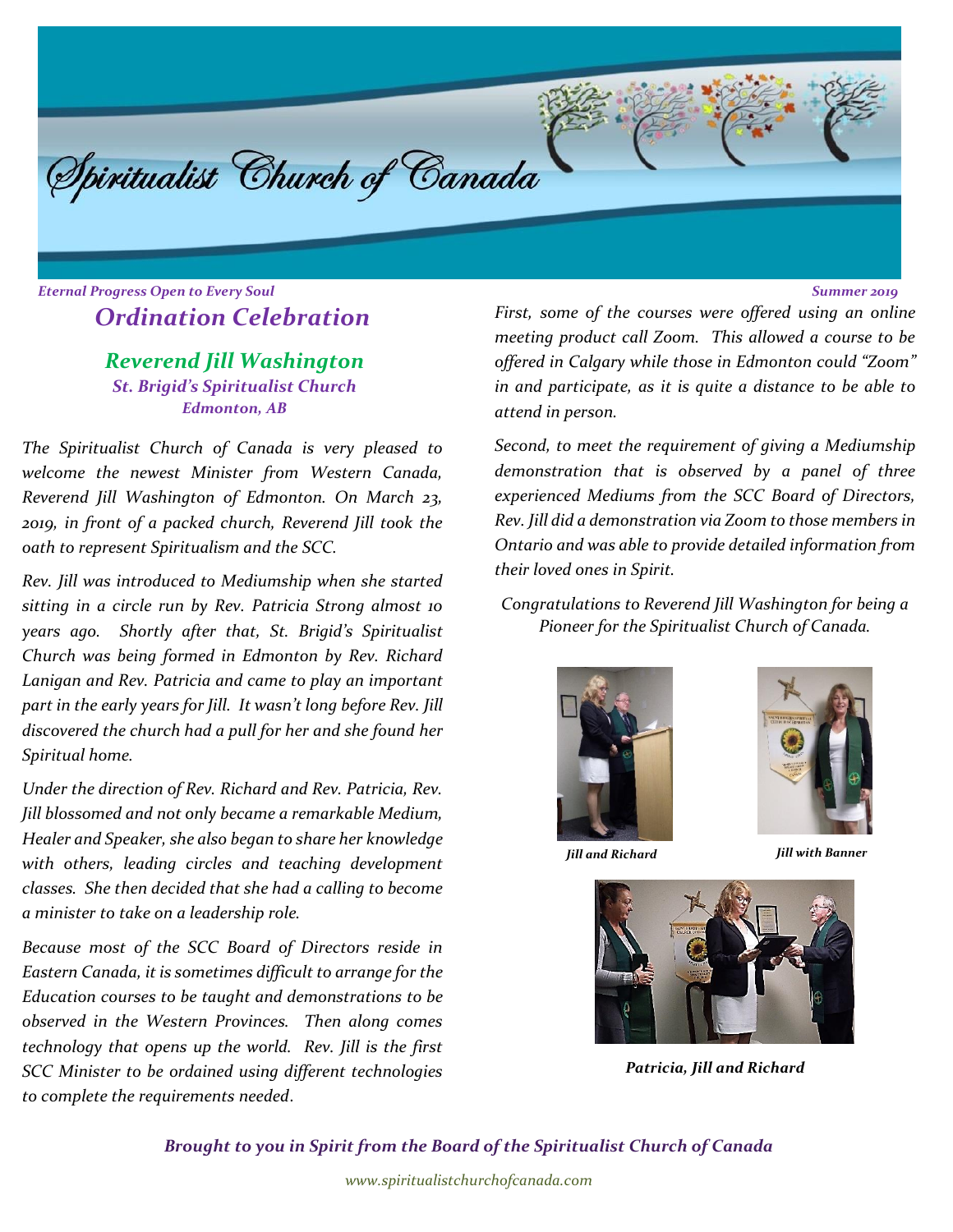

*Eternal Progress Open to Every Soul Summer 2019*

#### *HEALING WITH MY FATHER AFTER HIS DEATH Gary Miles*

*I'm writing this to thank the mediums at the church, all of them, including the ministers. I write this with so much gratitude in the same way I'd write Oprah Winfrey to thank her for her guidance over the years.* 

*I've been attending the Calgary First Spiritualist Church, silently absorbing the information I've seen for about four years. It feels like a university or college because I'm constantly learning how spirit guidance helps in life.*

*I have been estranged from my adoptive family for 15 years for personal reasons. It felt like a regrettable decision, and I knew full well my decision would have dire consequences on them. I never wished ill will on my family, but no matter what I learned I couldn't find the answers that would help in reconciling with them.*

*My father passed away February 16, 2019 and once I found out my dad passed away, I processed it even being from afar. I know full well his spirit has free will so I decided to apply what I had learned about spirit communication. I called his full name and birth date and started to feel him around me; I was stunned but grateful. Endless times growing up I saw mom and dad return from a funeral saying, "That's another person we'll never see again." I'm sure he was pleasantly surprised he's alive in death.* 

*My dad and I are reconciling, with understanding, tears, curiosity, anger, sadness, chuckling, and re-establishing a relationship that for many reasons didn't fully work on the Earth Plane. He was forgiven a long time ago but that didn't stop the mental wall between us. My mother will* 

*follow soon, and I hope to repair the connection as am doing with him. If not, I will come to understand why.* 

*I'm full of gratitude for your church because I can see how this experience not being understood can put someone in a psychiatric hospital. I've never taken a course, just listened and asked what I thought were relevant questions. I saw grieving people come to the church, and they feel greatly comforted by the mediums. For me the value of what the church taught me with your unique truths was that Spirit continues to cheer us on from the other side.*

*I promise I'll be back to the church sometime before you celebrate your 100th anniversary to acknowledge the valuable service it gives to people's lives.* 

*My dad was nine months older than the birth of the church. He was 99 years old.*

*'I want to congratulate all the men out there who are working diligently to be good fathers whether they are stepfathers, or biological fathers or just spiritual fathers.' -TD Jakes*

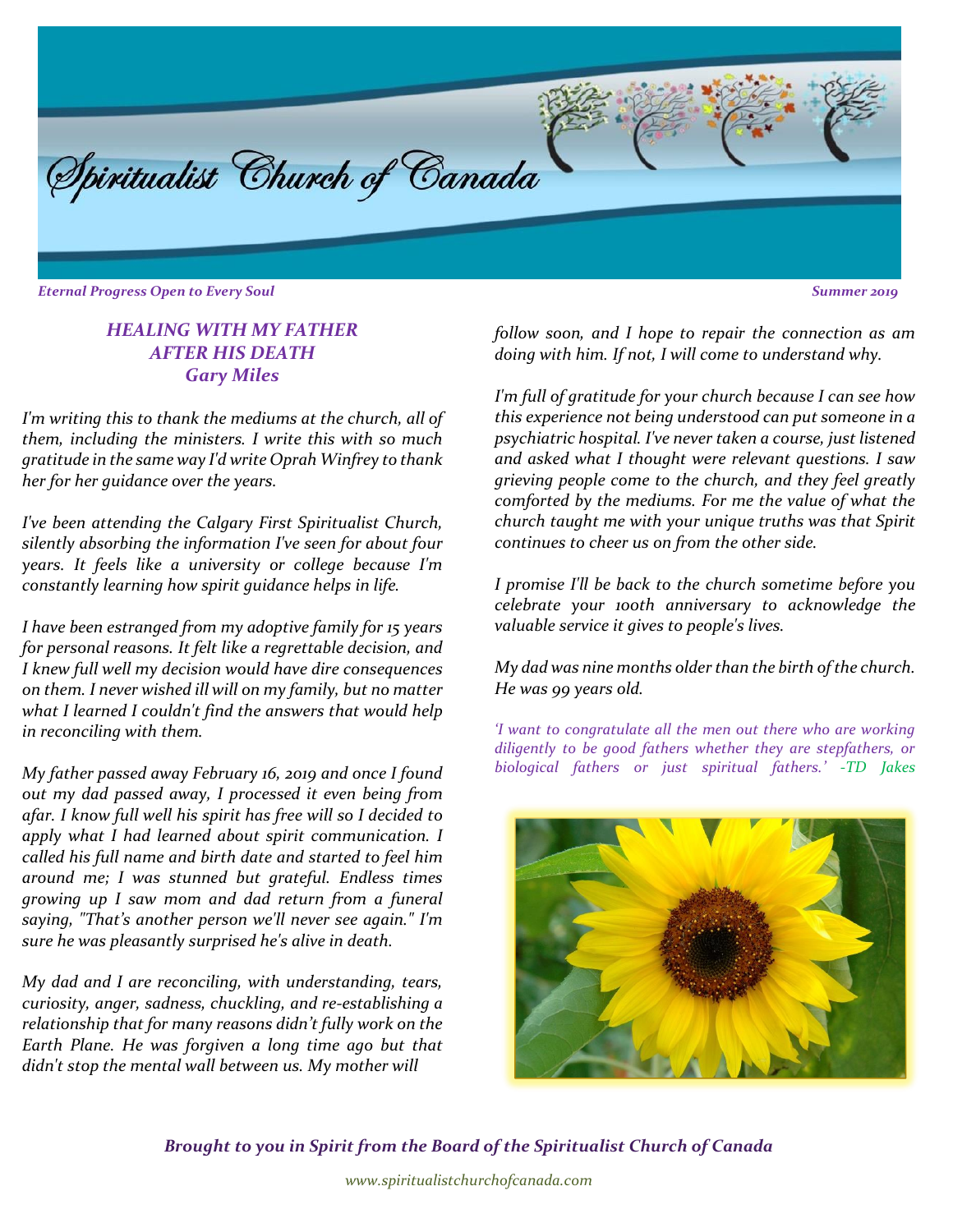# *Inspirations*

Spiritualist Church of Canada

*The thing to do, it seems to me, is to prepare yourself so you can be a rainbow in somebody else's cloud. Somebody who may not look like you. May not call God the same name you call God - if they call God at all. I may not dance your dances or speak your language. But be a blessing to somebody. Maya Angelou*

*'happiness is like a butterfly which when pursued is just beyond your grasp; but which if you would sit still, just may alight upon you' -Nathaniel Hawthorne*



In the Know

*You may be ordained more than once but you can only be registered to perform marriages in the province that you live and only with one organization.*



## *Spirit's Reading Corner ON THE EDGE OF THE ETHERIC Arthur Findlay*

*On the Edge of the Etheric is Findlay's tome of specific, detailed evidence of life after death. Anyone skeptical of the idea should read it because the author presents the most compelling evidence that you will ever find.*

*Arthur Findlay was a writer, accountant, stockbroker and magistrate, as well as a significant figure in the history of the religion of [Spiritualism.](https://en.wikipedia.org/wiki/Spiritualism) He was a co-founder of the newspaper [Psychic News](https://en.wikipedia.org/wiki/Psychic_News) and also a founder of the [International Institute for Psychical Research.](https://en.wikipedia.org/wiki/International_Institute_for_Psychical_Research) In his will he left his home, [Stansted Hall,](https://en.wikipedia.org/wiki/Stansted_Hall) to the [Spiritualists' National Union](https://en.wikipedia.org/wiki/Spiritualists%27_National_Union)*

*Findlay was a well-respected man who wrote a twovolume book called "The Curse of Ignorance," about human folly and the ensuing issues; thereby proving he knows how to conduct research on a penetrating and revealing level.*

*"On the Edge of the Etheric" is a lively and entertaining read, containing many true cases. The author presents the evidence in a way that shows how fraud, trickery or coincidence could not possibly explain it -- leaving you with the reality of the phenomena.*

*This book may not prove conclusively, beyond the shadow of a doubt that an afterlife exists because it cannot take you there and bring you back. Short of this, however, it makes the idea highly probable. Recommended for every serious researcher, believer or open-minded skeptic. -edited web review*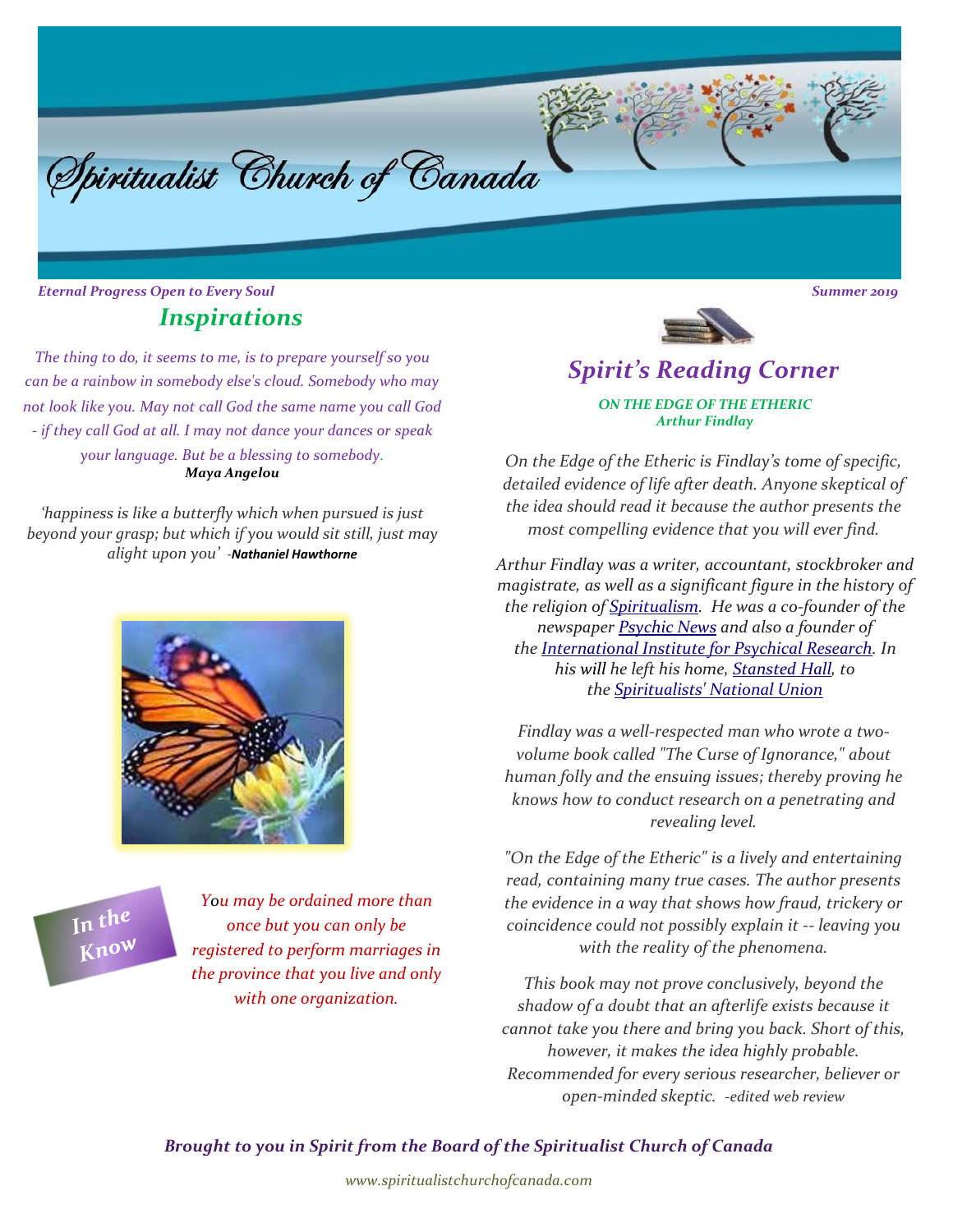

# *Spiritualism History*

*References are taken from:*

*History of Spiritualism by Arthur Conan Doyle and The Spiritualist Gazette*

#### *1 June 1973*

*The Spiritualist Gazette newspaper announces the new format of this paper*

#### *2 July 1892*

*Katie Fox worked as a medium and conducted seances until, at the age of 56, she passed on to Spirit* 

#### *7 July 1930*

*Sir Arthur Conan Doyle, who was nominated the honorary president of the International Spiritualist Congress, made his transition*

#### *10 July 1857*

*English Medium William Eglinton born -after joining his father's home circle in 1874, physical results began with the rising of the table* 

#### *17 July 1872*

*Professor Sidgwick delivers first address as President of Society of Psychical Research*

#### *September 1907*

*Dr. Joseph Venzano documents in an 'Annals of Psychical Science' article, the experience of materializations in a Madame Palladino sitting*

*Around Town*

**London Spiritualist Church** Annual<sup>to</sup> "PSYCHIC<sup>.</sup>T

> **JUNE 22,** 2019

> > **READINGS** \$30 For 20 minutes

**MEDIUMS - TAROT READERS - VENDORS** 

 $10am - 3pm$ TRINITY ON HALE - 76 DOULTON STREET - LONDON www.londonspiritualistchurch.com



for insights into mediumship.

**SPECIAL GUEST, Andy Byng** 

Ask questions, share viewpoints and expand your knowledge of Mediumship. All are welcome to attend.

> SPIRITUALIST SOCIETY OF BURLINGTON 3027 New Street, Burlington L7R 1K3<br>www.spiritualistsociety.com

*Brought to you in Spirit from the Board of the Spiritualist Church of Canada* 

*www.spiritualistchurchofcanada.com*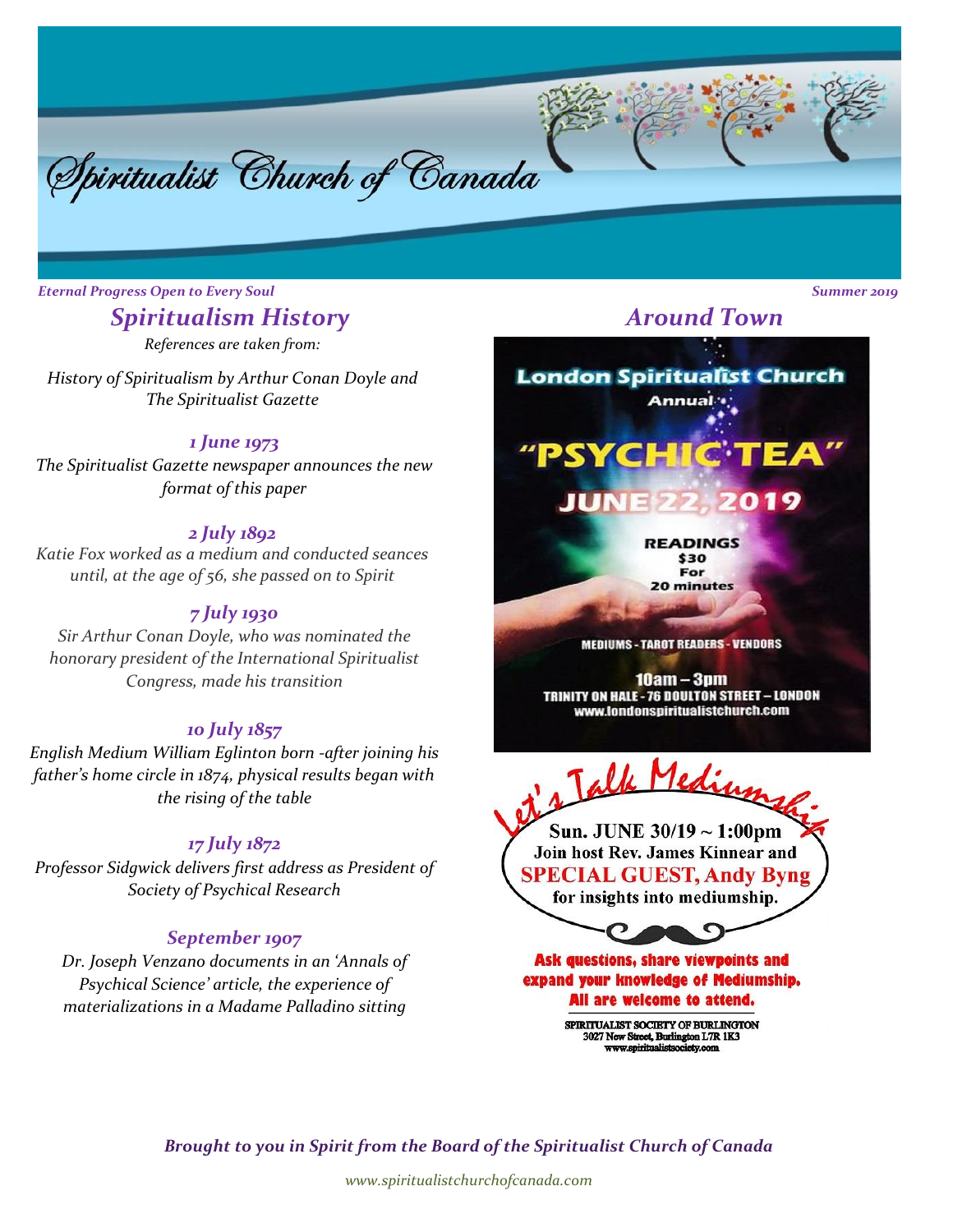



#### **INTERNATIONAL MEDIUMS SERIES**



tutor at the Arthur Findlay College in Stansted England. He is passionate about his work and strives to push boundaries with a sincere, genuine and modern approach, making his work accurate and heart-felt.

Tickets & Info: ssb@bell.net or (289)439-7016



#### **LONDON SPIRITUALIST CHURCH** PRESENTS:

**NIGHT OF MEDIUMSHIP** WITH PSYCHIC MEDIUM

# 9TH OF AUGUST 2019

7.00 PM - 9.00 PM **\$20 ENTRY ONLY** LOCATION: LONDON SPIRITUALIST CHURCH (TRINITY UNITED CHURCH)

76 DOULTON STREET, LONDON ONTARIO<br>NOT EVERYONE WILL RECEIVE A SPIRIT MESSAGE BOOKINGS: LSC4COMMITTEE@GMAIL.COM https://www.londonspritualistoria.com<br>https://www.rhyswynneawes.com

## **PSYCHIC MEDIUMSHIP WORKSHOP**

**LONDON SPIRITUALIST CHURCH** ONTARIO, CANADA<br>SATURDAY 10TH AUGUST 2019

## **RHYS WYNN DAVIES**

- Learn attunement and sensing spirit for yourself and for others:<br>Learn Rhys 4P's to mediumship and a deeper
- connection with spirit:
- Learn how to enhance your own unique psychic mediumship style working direct /indirectly<br>being psychic and mediumistic during one to<br>one readings and demonstrating:
- Learn the do's and don'ts of presenting information from spirit using a variety of tools.
- Learn how present professionally while giving<br>one to one readings and demonstration work:<br>- Do tailored individual platform exercises to
- enhance your own demonstration abilities. Present your unique style on stage in front of a<br>live audience and receive feedback. i.
- Learn to sit in the power of trance, be able to do<br>trance communication and trance healing.

Saturday 10th of August 2019, from 10 to 5PM.<br>London Spiritualist Church (Trinity United Church) 76 Doulton Street,<br>London, Ontario Canada<br>Seco CAN for the full day. Please bring a plate to share<br>Send an email to isoccommi

*Brought to you in Spirit from the Board of the Spiritualist Church of Canada* 

Time<br>Location Cost<br>To Book<br>Info

*www.spiritualistchurchofcanada.com*